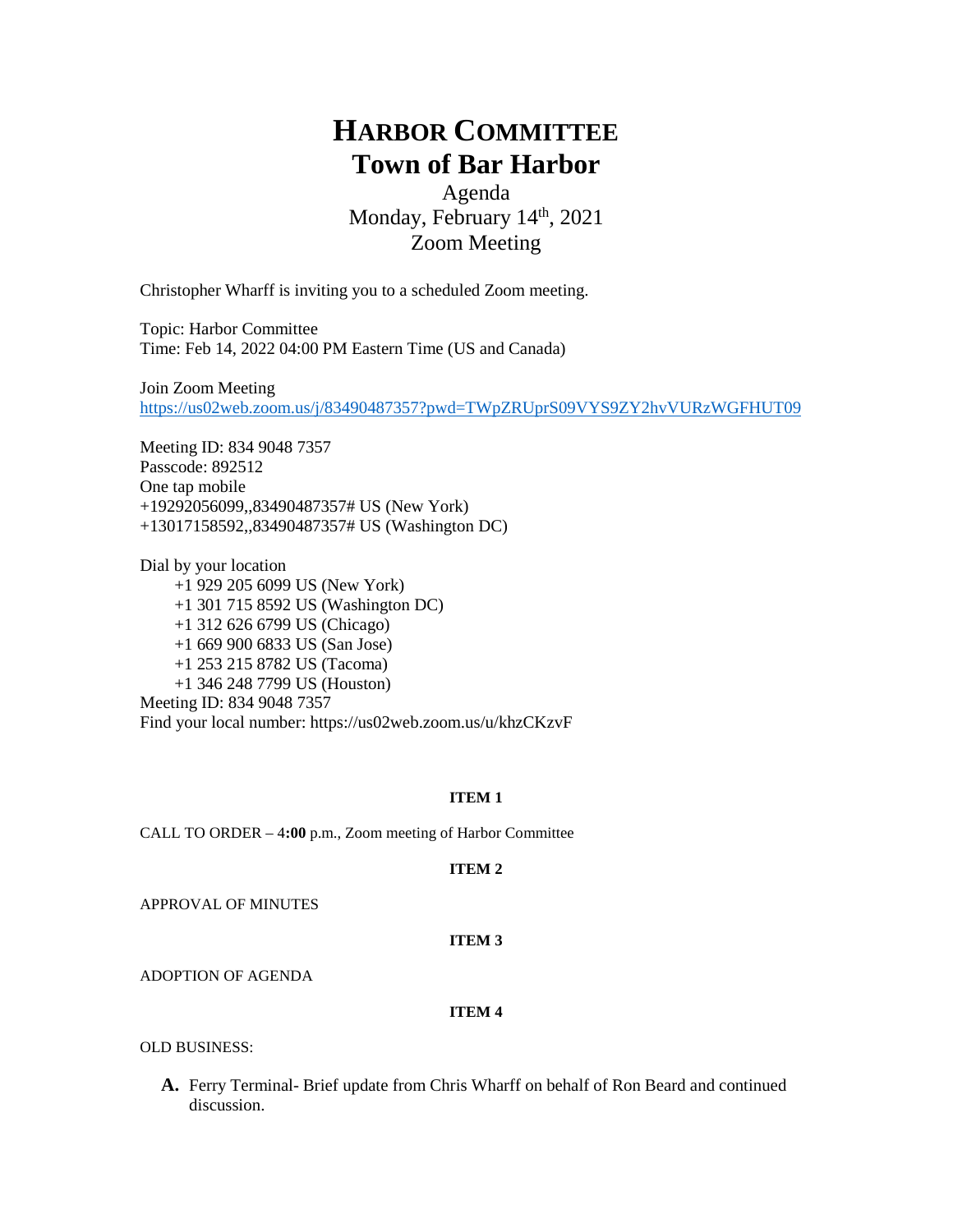- **B.** Update on improvements to existing working waterfront at Municipal Pier.
- **C.** Update from Lynne Williams on Aquafarm

### **ITEM 5**

NEW BUSINESS:

- A. Breakwater news
- B. Anchorage B move update
- C.

#### **ITEM 6**

PUBLIC COMMENT

#### **ITEM 7**

ITEMS FOR NEXT MEETING

**ITEM 8**

ADJOURNMENT

#### **IN ORDER TO INSURE YOUR COMPLETE PARTICIPATION IN THIS MEETING, WE WOULD APPRECIATE YOU INFORMING US OF ANY SPECIAL REQUIREMENTS YOU MIGHT HAVE DUE TO A DISABILITY. PLEASE CALL 288-4098.**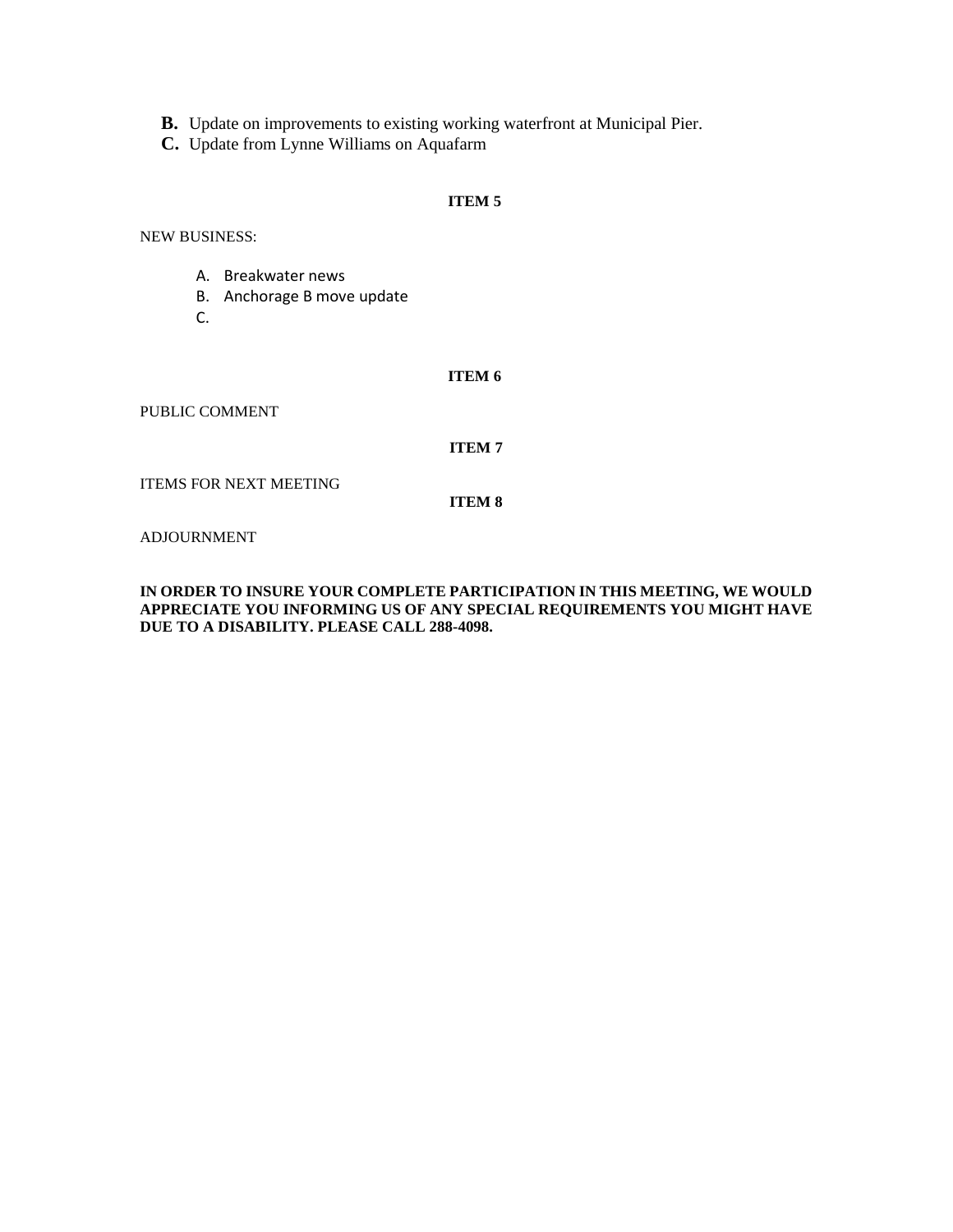## **Harbor Committee Town of Bar Harbor**

Minutes: Monday, January 10, 2022

**ITEM 1** CALL TO ORDER – 4:00 p.m. Via Zoom Meeting Platform Attendance: Ron Beard, Jerry Blanford, Jon Carter, Pancho Cole, Bob Garland, Jeff Miller, Kevin Sutherland, Jaime Weir, Chris Wharf, Lynn Williams Absent: Gary Fagan, Chris Maller, Larry Nuesslein

**ITEM 2** APPROVAL OF MINUTES (November 2021 & December 2021) Motion to approve minutes: unanimous

**ITEM 3** ADOPTION OF AGENDA Motion to reorganize agenda: unanimous Motion to approve agenda: unanimous

**ITEM 4** OLD BUSINESS **A.** None

## **ITEM 5** NEW BUSINESS

**A.** Cruise Ship Update (Val Peacock) -The Cruise Ship Committee is putting a plan together for 2022 -Mentioned the survey sent out to Bar Harbor residents in 2021, majority of residents want a reduction in cruise ship activity -No cruise ship activity in 2020 due to pandemic -Is the ferry terminal available for tendering?

Questions/comments from Harbor Committee (HC) -BH is looking into alternative plans (Chris W.) -Covid could impact the 2022 season (Lynne) -2022 is busiest cruise ship schedule ever for the town, especially September and October (Val) -Discussed per day passenger limit (Val/Jon C.) -Can Bar Harbor ask the cruise ships to limit boats/passengers? (Val)

B. Aquafarm Update (Lynne) -Overall raised awareness -DEP increasing requirements

C. Ferry Terminal Update (Ron B.) -Find out fisherman's interest and needs in the new facility -Put together an outlined schedule (design/budget/proposal)

Questions/comments from HC

-I've reached out to fisherman, a new berth at new facility could work but mooring in BH and working at new berth would be challenging (Jon C.)

-Ron asked if they discussed other ideas, only berth and new ramp (Ron, Jon C.)

-Julia is going to poll fisherman and put together a draft outline (Ron B)